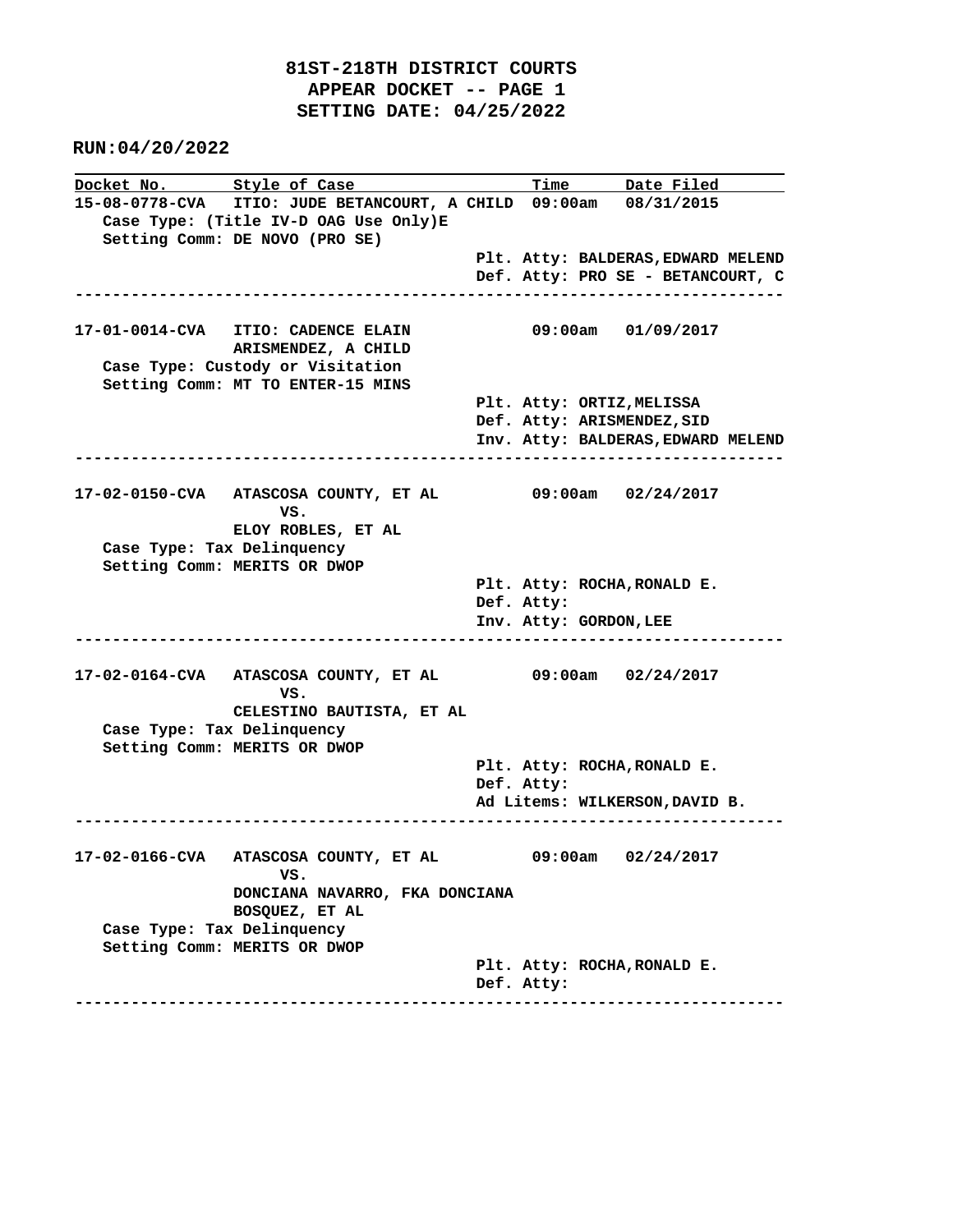|                            | Docket No. Style of Case                                 |  |            |                    | Time Date Filed                                          |
|----------------------------|----------------------------------------------------------|--|------------|--------------------|----------------------------------------------------------|
|                            | 17-06-0509-CVA JUSTIN ALONZO PEELER                      |  |            | 09:00am 06/08/2017 |                                                          |
|                            | -vs-                                                     |  |            |                    |                                                          |
|                            | FRANK R. MCCONKY, GLEN G.                                |  |            |                    |                                                          |
|                            | MCCONKY AND MARILYN M. EILAND                            |  |            |                    |                                                          |
|                            | Case Type: Trespass to Try Title                         |  |            |                    |                                                          |
| Setting Comm: STATUS HRG   |                                                          |  |            |                    |                                                          |
|                            |                                                          |  |            |                    | Plt. Atty: TREVINO JR., JAIME J                          |
|                            |                                                          |  |            |                    | Def. Atty: DIETZE, ERROL JOHN                            |
|                            | ------------------------                                 |  |            |                    | SILLIVENT, R. SHANE<br>. _ _ _ _ _ _ _ _ _ _ _ _ _ _ _ _ |
|                            |                                                          |  |            |                    |                                                          |
|                            | 17-06-0510-CVA JUSTIN ALONZO PEELER                      |  |            |                    | 09:00am 06/08/2017                                       |
|                            | -vs-                                                     |  |            |                    |                                                          |
|                            | CHARLOTTE BOEDEKER WALTERS                               |  |            |                    |                                                          |
|                            | Case Type: Trespass to Try Title                         |  |            |                    |                                                          |
|                            | Setting Comm: MERITS OR DWOP                             |  |            |                    |                                                          |
|                            |                                                          |  | Def. Atty: |                    | Plt. Atty: TREVINO JR., JAIME J                          |
|                            |                                                          |  |            |                    |                                                          |
|                            |                                                          |  |            |                    |                                                          |
|                            | 17-07-0646-CVA ATASCOSA COUNTY, ET AL 09:00am 07/25/2017 |  |            |                    |                                                          |
|                            | VS.                                                      |  |            |                    |                                                          |
|                            | LUIS HERNANDEZ                                           |  |            |                    |                                                          |
| Case Type: Tax Delinquency |                                                          |  |            |                    |                                                          |
|                            | Setting Comm: MERITS OR DWOP                             |  |            |                    | Plt. Atty: ROCHA, RONALD E.                              |
|                            |                                                          |  | Def. Atty: |                    |                                                          |
|                            |                                                          |  |            |                    |                                                          |
|                            |                                                          |  |            |                    |                                                          |
|                            | 17-07-0650-CVA ATASCOSA COUNTY, ET AL 09:00am 07/25/2017 |  |            |                    |                                                          |
|                            | VS.                                                      |  |            |                    |                                                          |
|                            | <b>EDWIN AUSTIN AARON</b>                                |  |            |                    |                                                          |
| Case Type: Tax Delinquency |                                                          |  |            |                    |                                                          |
|                            | Setting Comm: MERITS OR DWOP                             |  |            |                    | Plt. Atty: ROCHA, RONALD E.                              |
|                            |                                                          |  | Def. Atty: |                    |                                                          |
|                            |                                                          |  |            |                    | Ad Litems: CEDILLOS, ANDRES                              |
|                            |                                                          |  |            |                    | HARKINS, MEGAN C.                                        |
|                            |                                                          |  |            |                    |                                                          |
| 17-08-0727-CVA             | ITIO: JAY EDWARD PALACIOS, A                             |  | 09:00am    |                    | 08/18/2017                                               |
|                            | <b>CHILD</b>                                             |  |            |                    |                                                          |
|                            | Case Type: Divorce with Children                         |  |            |                    |                                                          |
|                            | Setting Comm: TEMP ORDERS-1 HR                           |  |            |                    |                                                          |
|                            |                                                          |  |            |                    | Plt. Atty: GEORGE, DYLAN                                 |
|                            |                                                          |  |            |                    | Def. Atty: WILKERSON, DAVID B.                           |
|                            |                                                          |  |            |                    | Inv. Atty: RUIZ, FREDDY B.                               |
|                            |                                                          |  |            |                    |                                                          |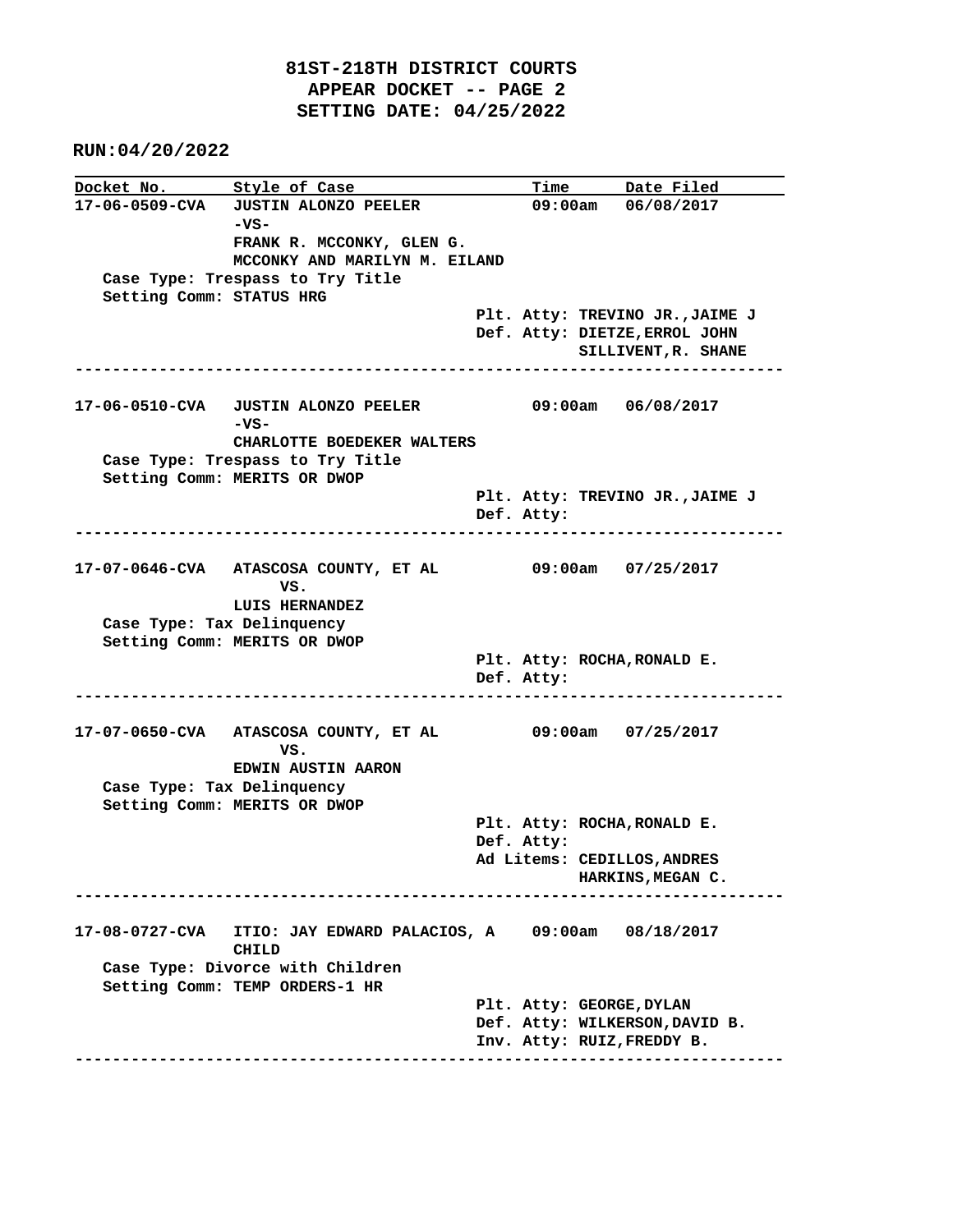**Docket No.** Style of Case Time Date Filed **17-10-0901-CVA ATASCOSA COUNTY, ET AL 09:00am 09/29/2017** *VS.* **VS. CHERYL DAY AKA CHERYL EILEEN DAY AKA CHERYL EILEEN CONWAY Case Type: Tax Delinquency Setting Comm: MERITS OR DWOP Plt. Atty: ROCHA,RONALD E. Def. Atty: Ad Litems: FINKEL,MICHAEL C ---------------------------------------------------------------------------- 17-10-0907-CVA ATASCOSA COUNTY, ET AL 09:00am 09/29/2017** *VS.* **VS. MIKE MARTINEZ, ET AL Case Type: Tax Delinquency Setting Comm: MERITS OR DWOP Plt. Atty: ROCHA,RONALD E. Def. Atty: Ad Litems: LOPEZ-SHAFER,SYLVIA MA HARKINS,MEGAN C. ---------------------------------------------------------------------------- 18-01-0048-CVA ATASCOSA COUNTY, ET AL 09:00am 01/26/2018 VS. FELIPE MARTINEZ, ET AL Case Type: Tax Delinquency Setting Comm: MERITS OR DWOP Plt. Atty: ROCHA,RONALD E. Def. Atty: FINKEL,MICHAEL C Ad Litems: FINKEL,MICHAEL C ---------------------------------------------------------------------------- 18-01-0051-CVA ATASCOSA COUNTY, ET AL 09:00am 01/26/2018 VS. THE ROBERT A. WELCH FOUNDATION Case Type: Tax Delinquency Setting Comm: MERITS OR DWOP Plt. Atty: ROCHA,RONALD E. Def. Atty: DUCKERS,SARAH A. Inv. Atty: CATE,THOMAS P. ---------------------------------------------------------------------------- 18-03-0270-CVA ATASCOSA COUNTY, ET AL 09:00am 03/22/2018** *VS.*  **WILLIE BOSQUEZ, ET AL Case Type: Tax Delinquency Setting Comm: MERITS OR DWOP Plt. Atty: ROCHA,RONALD E. Def. Atty: WILKERSON,DAVID B. WILKERSON,DAVID B. Ad Litems: VOIGT,LISA WILKERSON,DAVID B. ----------------------------------------------------------------------------**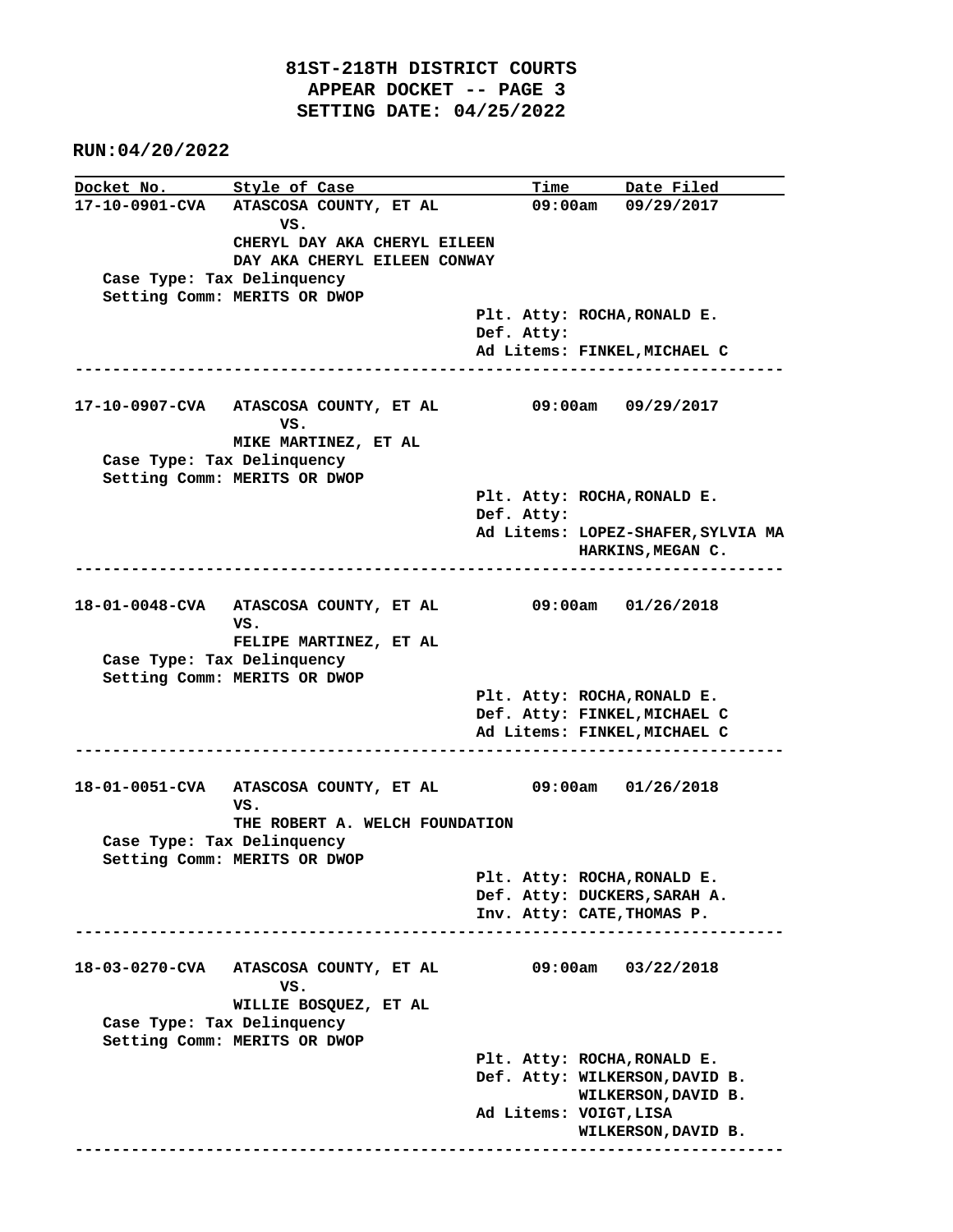**Docket No.** Style of Case Time Date Filed **18-03-0271-CVA ATASCOSA COUNTY, ET AL 09:00am 03/22/2018 VS. WILLA W. MCLAUGHLIN, AKA WILLA MC LAUGHLIN, ET AL Case Type: Tax Delinquency Setting Comm: MERITS OR DWOP Plt. Atty: ROCHA,RONALD E. Def. Atty: REPKA,MICHAEL A REPKA,MICHAEL A REPKA,MICHAEL A REPKA,MICHAEL A REPKA,MICHAEL A REPKA,MICHAEL A REPKA,MICHAEL A Ad Litems: IRELAND JR.,C. MICHAEL REPKA,MICHAEL A ---------------------------------------------------------------------------- 18-03-0272-CVA ATASCOSA COUNTY, ET AL 09:00am 03/22/2018** *VS.* **VS. DELLA WAKEFIELD, ET AL Case Type: Tax Delinquency Setting Comm: MERITS OR DWOP Plt. Atty: ROCHA,RONALD E. Def. Atty: REPKA,MICHAEL A REPKA,MICHAEL A REPKA,MICHAEL A REPKA,MICHAEL A REPKA,MICHAEL A REPKA,MICHAEL A Ad Litems: VOIGT,LISA REPKA,MICHAEL A ---------------------------------------------------------------------------- 18-03-0279-CVA ATASCOSA COUNTY, ET AL 09:00am 03/22/2018 -VS- ANDREW GUERRA, ET AL Case Type: Tax Delinquency Setting Comm: MERITS OR DWOP Plt. Atty: ROCHA,RONALD E. Def. Atty: Ad Litems: VOIGT,LISA SOLIS,MOLLY G. ----------------------------------------------------------------------------**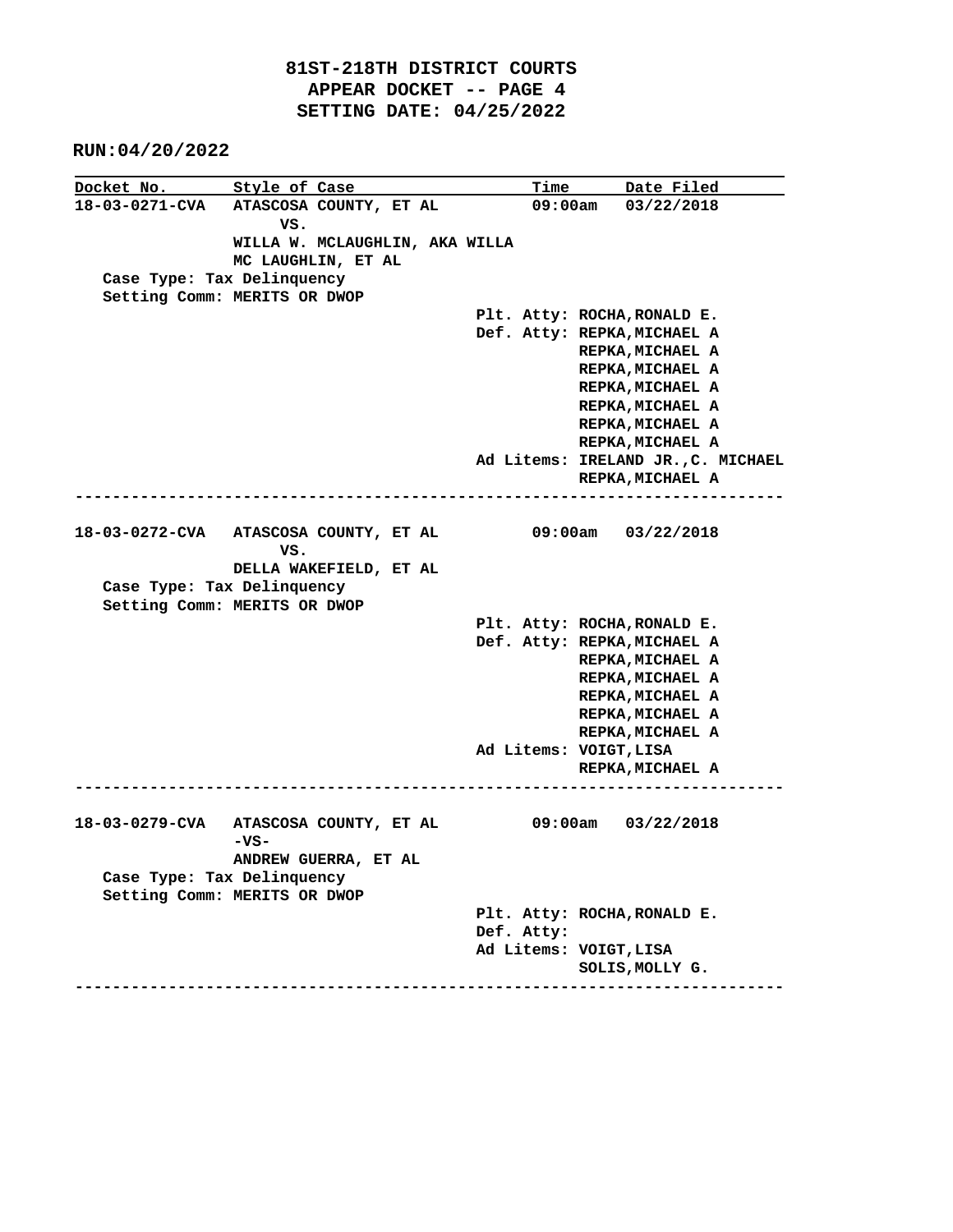**Docket No.** Style of Case Time Date Filed **18-03-0284-CVA ATASCOSA COUNTY, ET AL 09:00am 03/22/2018** *VS.* **VS. JUAN M. ALANIZ AKA JUAN ALANIZ Case Type: Tax Delinquency Setting Comm: MERITS OR DWOP Plt. Atty: ROCHA,RONALD E. Def. Atty: HARKINS,MEGAN C. PRO SE - HARRIS, ZENAI Ad Litems: WALTERS,D. MEENU HARKINS,MEGAN C. ---------------------------------------------------------------------------- 18-06-0514-CVA IMOM:OFELIA PONCE AND JUAN 09:00am 06/05/2018 DELACRUZ GUERRERO-LADINOS Case Type: Divorce No Children Setting Comm: MERITS OR DWOP Plt. Atty: PRO SE - PONCE, OFELIA Def. Atty: ---------------------------------------------------------------------------- 18-07-0711-CVA ATASCOSA COUNTY, ET AL 09:00am 07/30/2018 VS. AURORA TIJERINA Case Type: Tax Delinquency Setting Comm: MERITS OR DWOP Plt. Atty: ROCHA,RONALD E. Def. Atty: FINKEL,MICHAEL C Ad Litems: FINKEL,MICHAEL C ---------------------------------------------------------------------------- 18-09-0937-CVA ATASCOSA COUNTY, ET AL 09:00am 09/21/2018** *VS.* **VS. ROBERT NEWT HILBURN, ET AL Case Type: Tax Delinquency Setting Comm: MERITS OR DWOP Plt. Atty: ROCHA,RONALD E. Def. Atty: PRO SE - HILBURN, ROBE ---------------------------------------------------------------------------- 18-09-0942-CVA ATASCOSA COUNTY, ET AL 09:00am 09/21/2018 VS. REBECCA O. TREVINO, ET AL Case Type: Tax Delinquency Setting Comm: MERITS OR DWOP Plt. Atty: ROCHA,RONALD E. Def. Atty: ----------------------------------------------------------------------------**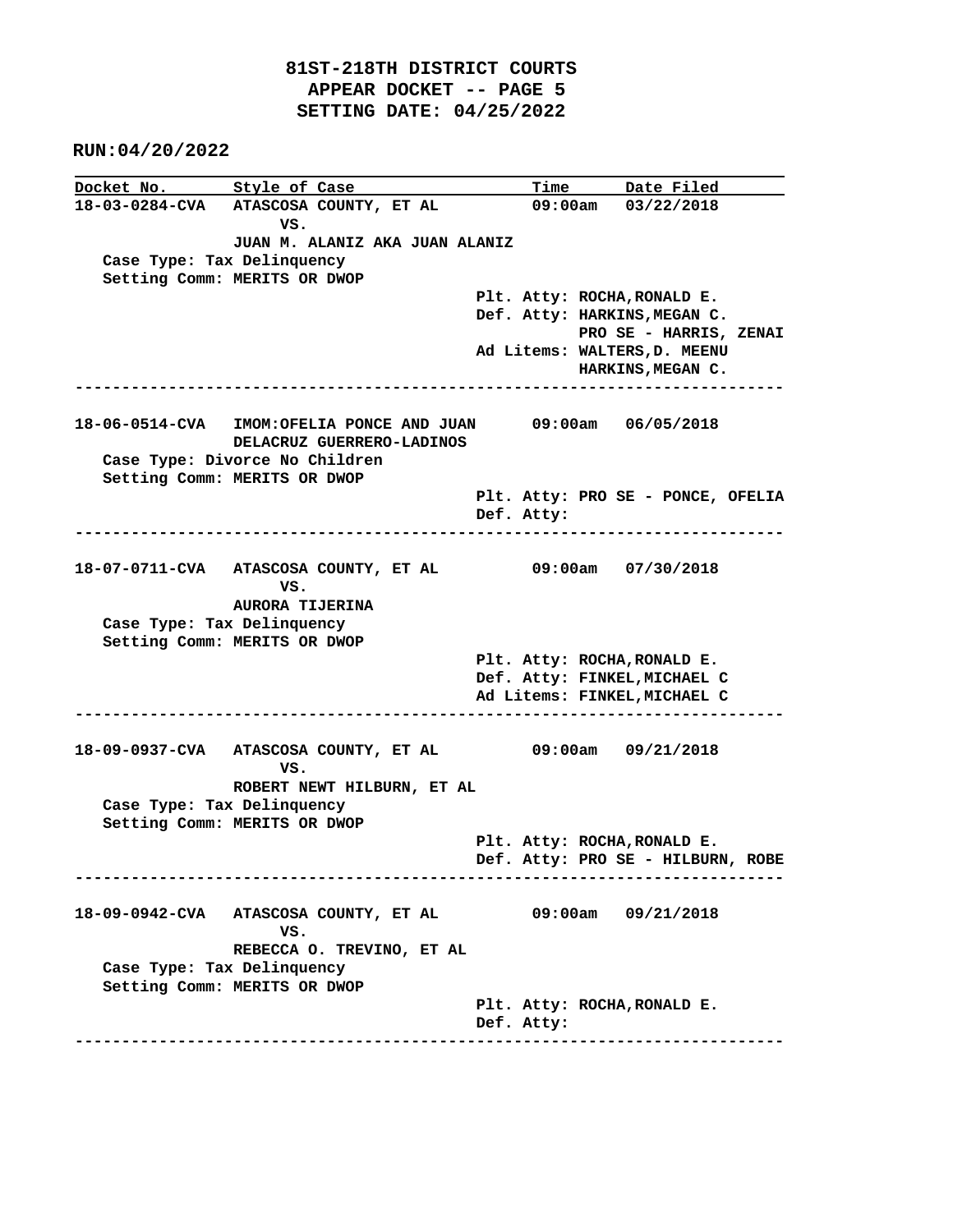**Docket No.** Style of Case Time Date Filed **18-09-0972-CVA THE STATE OF TEXAS 09:00am 09/24/2018 VS. AENEAS TERRELL SIMMONS, Principal and AAA ACE BAIL BONDS DBA DARRELL NEWMAN-SURETY AGENT, Surety Case Type: Judgment Nisi Setting Comm: MERITS OR DWOP Plt. Atty: LIPO, JR.,ROBERT F. Def. Atty: PRO SE - DARRELL NEWMA ---------------------------------------------------------------------------- 18-10-1087-CVA THE STATE OF TEXAS 09:00am 10/29/2018 VS. STEVEN HAMMOCK, Principal and AAA ACE BAIL BONDS DBA DARRELL NEWMAN-SURETY-AGENT Case Type: Judgment Nisi Setting Comm: MERITS OR DWOP Plt. Atty: LIPO, JR.,ROBERT F. Def. Atty: PRO SE - DARRELL NEWMA ---------------------------------------------------------------------------- 18-10-1088-CVA THE STATE OF TEXAS 09:00am 10/29/2018** *VS.*  **MODESTO H. ALVAREZ, Principal and AAA ACE BAIL BONDS DBA DARRELL NEWMAN-SURETY AGENT Case Type: Judgment Nisi Setting Comm: MERITS OR DWOP Plt. Atty: LIPO, JR.,ROBERT F. Def. Atty: PRO SE - DARRELL NEWMA ---------------------------------------------------------------------------- 18-10-1093-CVA THE STATE OF TEXAS 09:00am 10/30/2018 -VS- JOSHUA WAYNE JONES, PRINCIPAL AND AAA ACE BAIL BONDS DBA DARRELL NEWMAN-SURETY AGENT Case Type: Judgment Nisi Setting Comm: MERITS OR DWOP Plt. Atty: LIPO, JR.,ROBERT F. Def. Atty: PRO SE - AAA ACE BAIL ---------------------------------------------------------------------------- 19-03-0314-CVA ITIO: ZAYDEN LEE GARZA, A 09:00am 03/21/2019 CHILD Case Type: Parentage/Paternity/volunt Setting Comm: MERITS OR DWOP Plt. Atty: CARRILLO,NINFA Def. Atty: BRANNAN,QUIENCY ----------------------------------------------------------------------------**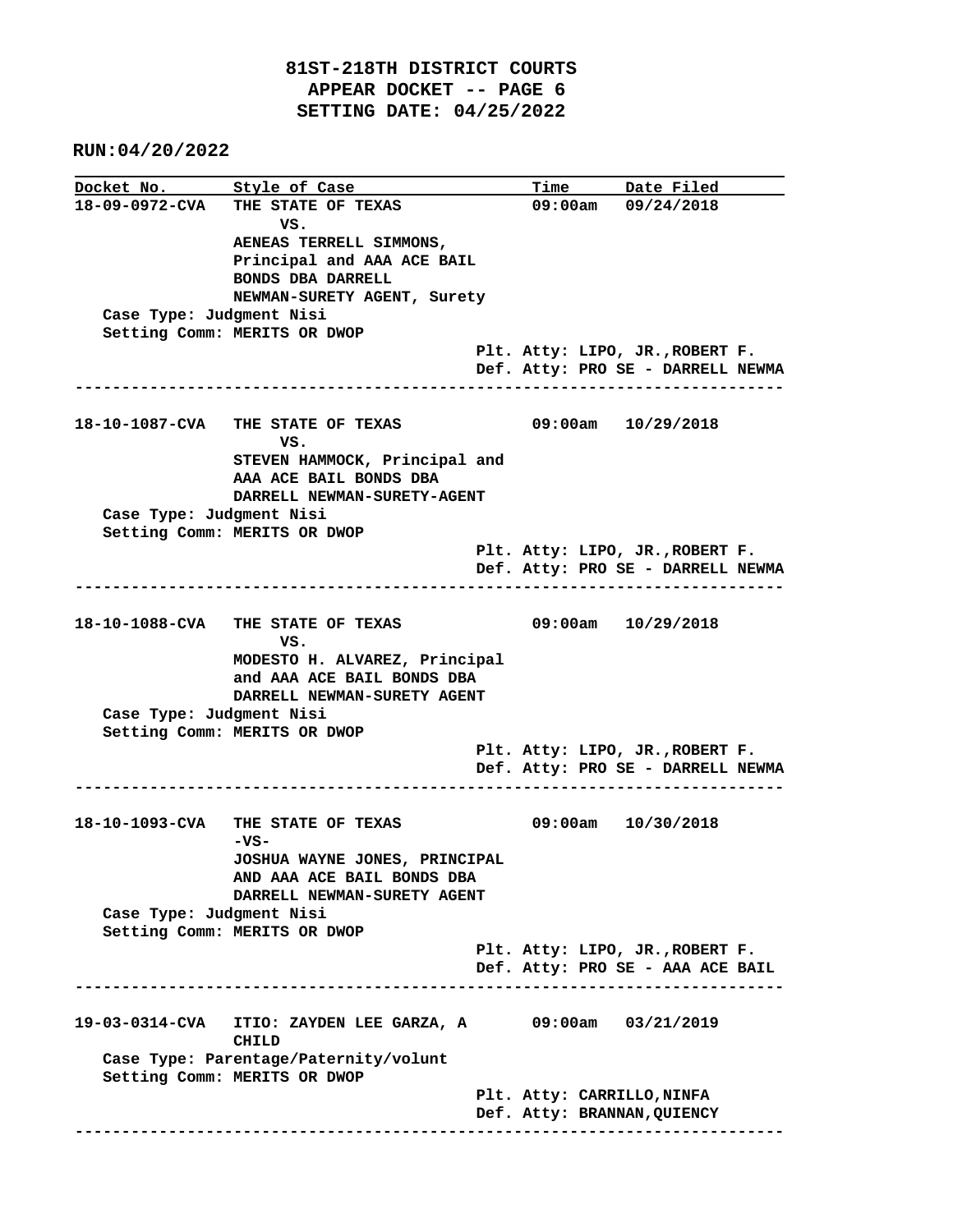|                               | Docket No. Style of Case                                     |  |            | <u>Time Date Filed</u>             |  |  |  |
|-------------------------------|--------------------------------------------------------------|--|------------|------------------------------------|--|--|--|
|                               | 19-05-0502-CVA ATASCOSA COUNTY, ET AL                        |  |            | 09:00am 05/29/2019                 |  |  |  |
|                               | vs.                                                          |  |            |                                    |  |  |  |
|                               | ROLAND K. PERRY                                              |  |            |                                    |  |  |  |
| Case Type: Tax Delinquency    |                                                              |  |            |                                    |  |  |  |
|                               | Setting Comm: PET FOR EXCESS PROCEEDS                        |  |            |                                    |  |  |  |
|                               |                                                              |  |            | Plt. Atty: ROCHA, RONALD E.        |  |  |  |
|                               |                                                              |  | Def. Atty: | Ad Litems: HARKINS, MEGAN C.       |  |  |  |
|                               |                                                              |  |            |                                    |  |  |  |
|                               |                                                              |  |            |                                    |  |  |  |
|                               | 19-11-0997-CVA THE STATE OF TEXAS                            |  |            | 09:00am 11/08/2019                 |  |  |  |
|                               | VS.                                                          |  |            |                                    |  |  |  |
|                               | AUDREY DESIREE ROBLEDO,                                      |  |            |                                    |  |  |  |
|                               | PRINCIPAL AND NABOR DE LEON                                  |  |            |                                    |  |  |  |
|                               | JR. DBA DE LEON BAIL BONDS,                                  |  |            |                                    |  |  |  |
|                               | <b>SURETY</b>                                                |  |            |                                    |  |  |  |
| Case Type: Judgment Nisi      |                                                              |  |            |                                    |  |  |  |
|                               | Setting Comm: MERITS OR DWOP                                 |  |            |                                    |  |  |  |
|                               |                                                              |  |            | Plt. Atty: RICHMOND, WILLIAM       |  |  |  |
|                               |                                                              |  |            | Def. Atty: BARRERA, STEPHEN CHRIST |  |  |  |
|                               |                                                              |  |            | ------------------------------     |  |  |  |
| 19-12-1082-CVA STATE OF TEXAS |                                                              |  |            | 09:00am 12/11/2019                 |  |  |  |
|                               | VS.                                                          |  |            |                                    |  |  |  |
|                               | LAURIE ANN CASTILLO, PRINCIPAL                               |  |            |                                    |  |  |  |
|                               | AND ALBERT SAENZ DBA AA-BEST                                 |  |            |                                    |  |  |  |
|                               | BAIL BONDS, SURETY.                                          |  |            |                                    |  |  |  |
| Case Type: Judgment Nisi      |                                                              |  |            |                                    |  |  |  |
|                               | Setting Comm: MERITS OR DWOP                                 |  |            |                                    |  |  |  |
|                               |                                                              |  |            | Plt. Atty: RICHMOND, WILLIAM       |  |  |  |
|                               |                                                              |  |            | Def. Atty: BUNK, J. CHARLES        |  |  |  |
|                               |                                                              |  |            |                                    |  |  |  |
|                               |                                                              |  |            |                                    |  |  |  |
| 21-01-0037-CVA FNA DZ, LLC    |                                                              |  |            | $09:00am$ $01/21/2021$             |  |  |  |
|                               | VS.<br>DORA ANN CORONA JIMENEZ, ET AL                        |  |            |                                    |  |  |  |
| Case Type: Other Tax          |                                                              |  |            |                                    |  |  |  |
|                               | Setting Comm: *ZOOM*RECVRY DELQ AD VA                        |  |            |                                    |  |  |  |
|                               |                                                              |  |            | Plt. Atty: BELLAMY, BRIAN S        |  |  |  |
|                               |                                                              |  | Def. Atty: |                                    |  |  |  |
|                               |                                                              |  |            | Inv. Atty: ROCHA, RONALD E.        |  |  |  |
|                               |                                                              |  |            |                                    |  |  |  |
|                               |                                                              |  |            |                                    |  |  |  |
|                               | 22-01-0039-CVA IN RE: R. C. JR, ANNUITANT 09:00am 01/19/2022 |  |            |                                    |  |  |  |
| Case Type: Other Civil        |                                                              |  |            |                                    |  |  |  |
|                               | Setting Comm: PROVE UP ON APPLICATION                        |  |            |                                    |  |  |  |
|                               |                                                              |  |            | Plt. Atty: EVANS, JULIE PI         |  |  |  |
|                               |                                                              |  | Def. Atty: |                                    |  |  |  |
|                               |                                                              |  |            |                                    |  |  |  |